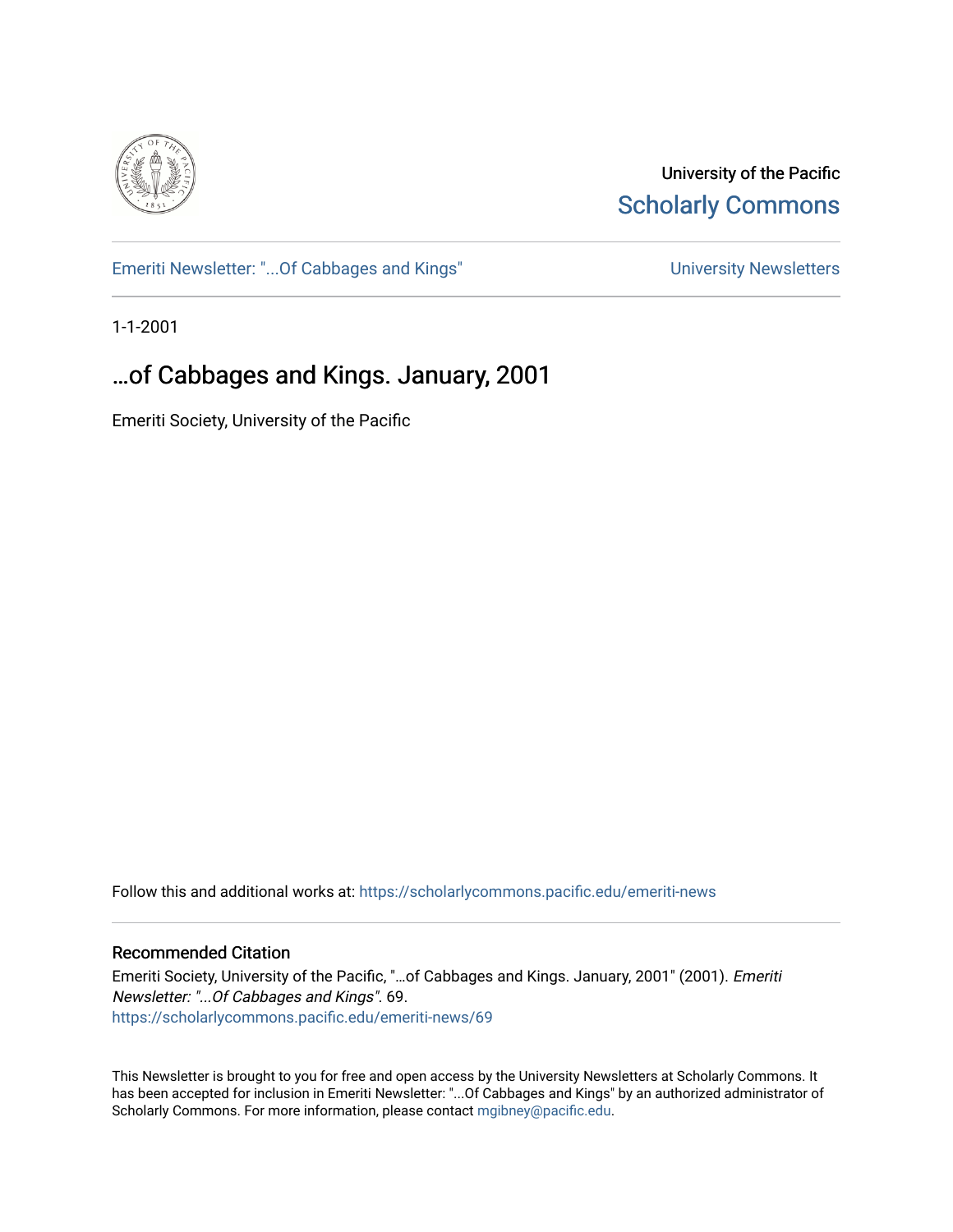# **"... OF CABBAGES AND KINGS...."**

The Newsletter of the University of the Pacific Emeriti Society **The Society** January 2001

## Spring Meeting: March 21, 10:30-2:00 p.m.

#### Mark your calendar! See article for advance information!

#### Notes from Roy Whiteker, Emeriti President

 $S_{\text{of}}$  squicentennial. On behalf your Executive Committee, I want to wish you and yours a very happy, healthy, and, dare I say, prosperous New Year. Among other things of note this year is the Sesquicentennial Celebration of UOP's founding in 1851. Bill Coen, newly-appointed Director of Alumni and Parent Relations, and Ann Johnson, also from that office, met with the Executive Committee in December to talk with us about ways in which the Emeriti Facuity might work with his office to strengthen the bond between the University and alumni. We had a very energetic

#### In this issue...

| Notes from Roy Whiteker,<br>Emeriti President  1<br><b>Preview of the Spring Meeting</b> |   |
|------------------------------------------------------------------------------------------|---|
| . 2                                                                                      |   |
| Report on the Fall Meeting $\dots$                                                       | 2 |
| <b>Notes from the Academic</b>                                                           |   |
| Council, September to                                                                    |   |
| December 2000 3                                                                          |   |
| News from Members                                                                        | 3 |
| In Memoriam                                                                              | 5 |
| <b>Our Distinguished Subscribers</b>                                                     |   |
| .                                                                                        | 6 |
| Thanks for Staff Support                                                                 |   |

discussion, and he shared with us some of his ideas about how Emeriti could be involved in sesquicentennial events. Be sure to save the weekend of June 15- 17 for the celebration. Bill talked about the possibility of our being involved in an opening dinner, college-based receptions, and maybe even seminars. He knows that more alumni will be interested in attending the various events if they know that Emeriti they have studied with will be in attendance. He is also interested in having our input into ways in which we might interact more with alumni, either in Stockton or "on the road." If you have any thoughts you would like the committee and the University to consider, please let me know by phone, e-mail, or at the address listed at the end of this piece.

Convocation. The committee also asked me to remind you of the University Convocation on the evening of Friday, May 18. We had a very good representation of Emeriti at last year's Convocation- about 50% more than the previous year. I know that we are all very busy people, but please put the date down on your calendar. The University officers are very appreciative of the Society's

work and it is very important that we make a good showing when they honor us at Convocation.

Directory. The 2000-2001 Telephone Directory has finally been issued and I have been given several copies of the Emeriti. I will bring them for distribution at the Spring Luncheon Meeting on March 21 so you can pick up your copy then. If, however, you just can't wait, please let me know and I'll get one sent off to you. Speaking of the Spring Meeting, the annual business meeting will be held immediately following the luncheon. If you have agenda items for this part of the meeting, please send them to me for consideration by the Executive Committee.

I hope you had a wonderful holiday season and are ready to face the challenges of the new year with renewed vigor. All the best in 2001.

Roy A. Whiteker, UOP Emeriti Society (209) 951-7610; UOP 946-2606 Mail: Chemistry Department, UOP, Stockton, CA 95211 e-mail: rwhiteker@uop.edu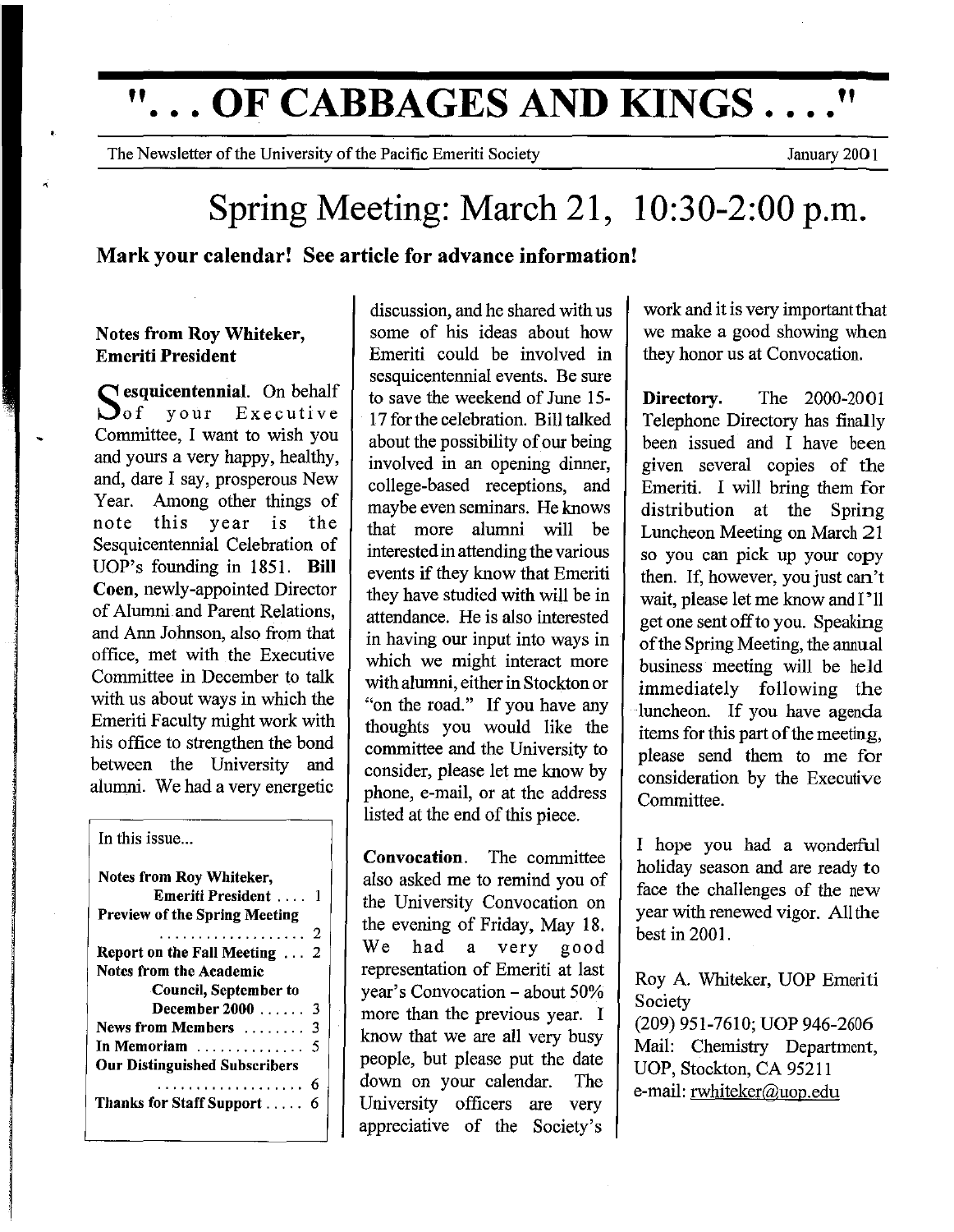2 " ... OF CABBAGES AND KINGS ...."

#### **Preview of the Spring Meeting**

A full program is planned for<br>the Spring Meeting of the Emeriti Society on March 21, 2001 from 10:30 a.m. to 2:00 p.m.' in the Regents' Dining Room. **Tom Rajala,** Associate Provost for Enrollment Management, will bring us up-todate on what is happening to our student body and plans for the future. Pacific becomes more selective and seeks new markets in the face of the new UC at Merced. How will it change our university? **Bill Coen,** new Director of Alumni and Parent Programs, wants to bring new vitality to that office. He will tell us what is going on there and how he thinks we might participate.

Three new deans are on campus. Come and meet **Stephen Anderson** of the Conservatory, **John Nagle** in Education, and **Jain Ravi** in Engineering. They have agreed to join us for lunch and tell us something about themselves.

Don't miss this golden opportunity to experience the young-old (ourselves and our friends from the good old days), as well as see new faces and hear new plans.

Put the date on your calendar now so that you won't forget to

be present. We will have a reservation form in the next newsletter.

Herb Reinelt

#### **Report on the Fall Meeting**

The Society had an entertaining and informative luncheon meeting on October 4, 2000. Thirty-four members and three speakers took part in the gathering. Before lunch, we heard a presentation by **Jonathan Meer,** Vice President for Institutional Advancement. Meer emphasized the need to establish a tradition of philanthropy at Pacific. He asked for our help in three ways: to consider accepting invitations to meetings of regional alumni clubs, both existing and new; to participate fully in sesquicentennial events; and to form an emeriti committee for the next capital campaign, starting in about two years. After lunch, we heard from Professor **Maris a Kelly** (Political Science), Chair of the Academic Council. She spoke of renewed interest in a faculty center, of the continuing development in information technology at the University, of budget priorities proposed by the Institutional Priorities Committee, and of the nearcompletion of the new faculty handbook. In the discussion with Professor Kelly, the major concern was the proposed enrollment growth, mentioned by Vice President Meer, for the Stockton campus. Several members were interested in faculty involvement in setting the goal, now approved by the regents, of raising enrollment by 100 students each year for the next ten years. Our concluding speaker was President **Don DeRosa,** who continued the discussion regarding enrollment growth and also emphasized the need to get the right mix of students. The president also noted the tie between the faculty salary plan and increased enrollment. He further spoke about the need for the University to be prepared for down times in the economy as well as enjoying the boom times. He also gave high praise to the regents and to their leaders, **Bob Monagan** and **Don Smith.** After referring to the strengths and weaknesses noted in the recent WASC report, the president concluded by noting current building projects. President DeRosa's several references to the writings of President **Robert Burns** were especially interesting to those emeriti who came to the University during the Burns era.

Our meeting ended at 2:00 p.m. with a request by President Whiteker for suggestions regarding future meetings and programs.

John Smith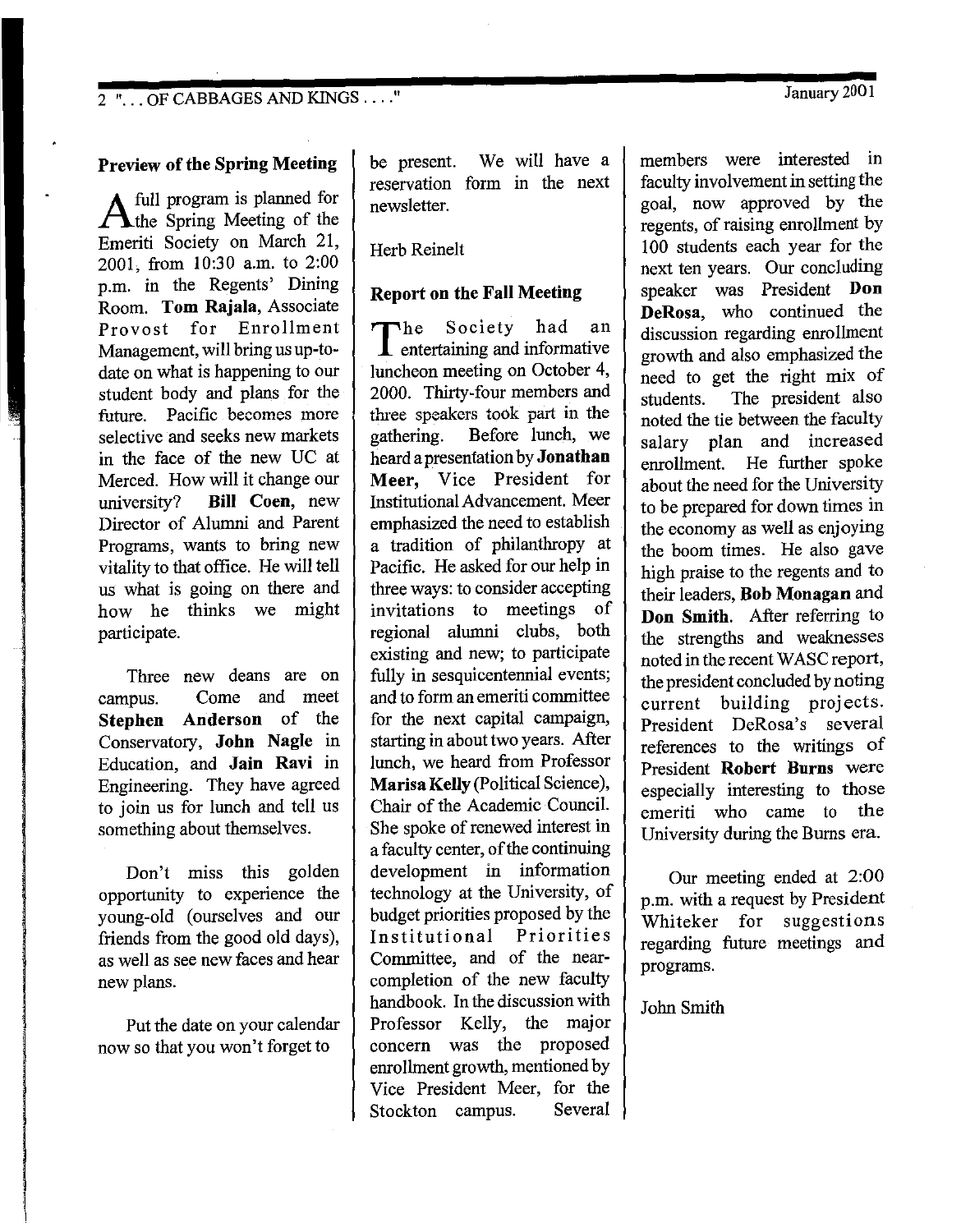#### Notes from the Academic Council, September to December 2000

The Academic Council has<br>
kept an active pace in the fall semester. In September, it approved a three-year degree program in Dental Hygiene to be administered by the Pacific School of Dentistry on the Stockton campus. According to Provost Philip Gilbertson and Associate Provost for Enrollment Management Thomas Rajala, enrollment of freshmen this fall was 729, slightly higher than planned. The total number of students on the Stockton campus increased to 4212 compared to last fall's 4132, in part due to good retention. The University expects to increase the Stockton campus student population in the next few years at a steady rate and to implement greater geographical and ethnic diversity. Lynn Kubeck, CIO, reported on the Sun Ray project implementation, the upgrading of the campus network to Cisco standards, and changes in the email system. All of the projects were progressing with often frustrating glitches, necessitating drastic changes in organization and structure by the end of the semester.

In October, Provost Gilbertson reported on faculty compensation enhancement that as of this September actually exceeded the estimated 60th percentile of AAUP Category II-

A. President DeRosa and Robert Monagan, Chairman of the Board of Regents, attended the November meeting of the Council. DeRosa commented on evolving staff organization changes, updated the work of the national Commissions, reviewed developments on the Board of Regents, and answered questions of Council members. A highlight at the December meeting was the adoption of a program that awards the Master's Degree in Intercultural Relations to be jointly offered by the School of International Studies and the Intercultural Communication Institute of Portland, Oregon.

George Blum, Emeriti Society Member of the Academic Council

#### News from Members

Glen Albaugh has been doing<br>
sport psychology consulting for all levels of golfers, rafting on the Colorado River through the Grand Canyon (where he could have used Gene Pearson as an interpreter of rocks), and conducting workshops in Milwaukee; Brandon, Oregon; Incline Village (now Glen's second home); and Las Vegas.

Stanworth Beckler has made great progress on four of his compositions. "Pacific Parade" has been scored and its full score is being entered into the computer. "Diversions" has been written, but not yet scored.

"Prayer for a New Church" has been finished and even rehearsed, but not yet performed. "Reflexions" is finished and is being readied for reproduction. Aside from that, Stan reports, he has done nothing.

George **Blum** and Beverly have ventured out of Stockton on several occasions. In the late spring, they attended their daughter Barbara's defense ofher Ph.D. dissertation in biomedical engineering at the University of Alabama in Birmingham and, a few weeks later, returned to see her graduate. On the way back, a week long stop over in Minnesota enabled Bev to participate in the 45th reunion of her high school class in Windom and both of them to renew friendships with college classmates in the Twin Cities. In late October and early November, they enjoyed a grand bus tour of Spain, traveling from Madrid to Vitoria, Pamplona, Saragossa, Barcelona, Valencia, Granada, Gibraltar, Seville, Toledo, and back to Madrid. The climate and much of the countryside differ little from California in the late fall, but it was especially pleasant to escape the hordes of tourists and the searing heat. The rain in Spain, says weatherman George, came only occasionally in the plain.

Gwen Browne's care giving duties in Sacrament have ended, and she has moved back to Stockton. She is glad to be "home," and she looks forward to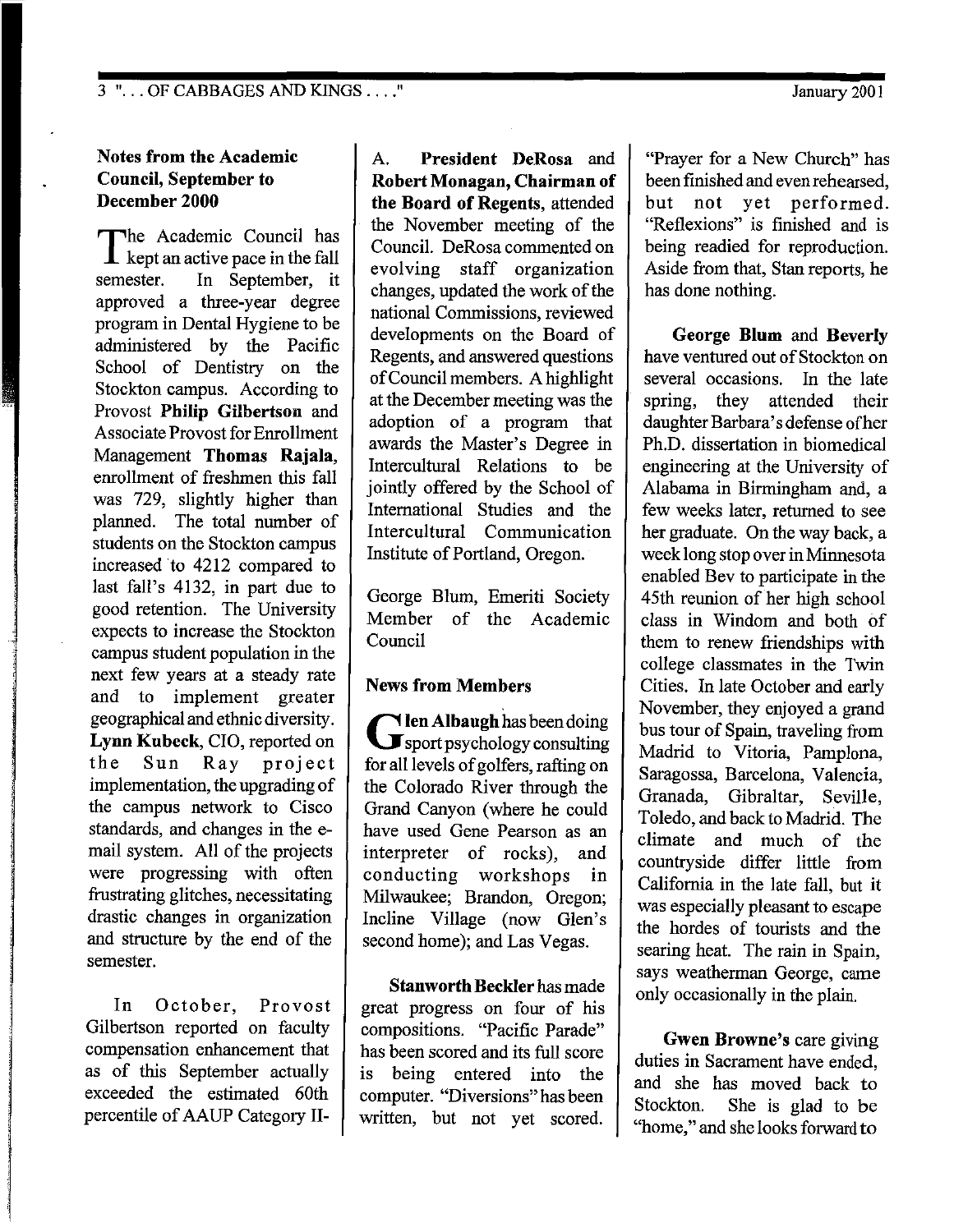4 " ... OF CABBAGES AND KINGS .... "

January 2001

renewing friendships. In that regard, she asks that you note her new address: 3142 Dartmouth Court, Stockton 95209, and her phone number (209) 955-1963.

**Gaylon Caldwell** says that life is great in Fairfield, where he now lives.

**Madhukar and Kishori Chaubal** have been in India since October 15. There is still time to write, call, or visit them, for they will be staying until February 15. Their temporary address is #5 Star-Villa Apartments, "Ganeshwadi," near Idmr, Pune 411004. The phone is (020) 565- 0117. In India, should you be there, dial 020 as the city code; from the U.S. dial 011-91-20- 5650117. And do note the time difference. No middle of the night calls!

**Joan Coulter** continues to work part-time for the Conservatory.

**Bill Darling and Beth** have been deeply involved in civic activities in the Gualala-Sea Ranch area  $-$  chairing the concerts committee, starting a wine tasting group, but gradually cutting back as they consider a move to Medford, Oregon. Bill is pleased that, after eighteen months of experience, the wine tasting group is arriving at "consistent, nearly consensus evaluations."

**Dick Etlinger** enjoys life with his horses in Grass Valley.

**Wolfgang Fetsch** and his daughter **Anita Fetsch Felix**  released "Duo Concertante" early in the fall. The piano-violin duo perform works by Beethoven, Schubert, and Frank. The CD is available in the University Bookstore and at Gottschalks Music Center in Stockton.

**Faye Goldman** celebrated her ninetieth birthday at the end of September with a large family gathering. She has sent her papers to the University Archives, and she would love to see anyone who could stop by for an afternoon visit. Just give her a preliminary call.

**Raymond Graves** enjoys working two days a week at the School of Dentistry in Clinic Administration. He regards working with Dean Arthur Dugoni "a privilege and a pleasure" as they endeavor to make our dental school "The Best."

**Sy Kahn** has been leading a full life in Port Townsend, Washington, and other areas. He serves on the city's art commission, he is vice-president of the Key City Players, his book, Between Tedium and Terror. has been re-issued by the University of Illinois Press, he has been doing readings and signings and being interviewed by Carlton TV in Great Britain for a series to be

broadcast there and on some channels in the U.S. There's more - Sy and Jan attended the tennis matches at Wimbledon, and, between matches, attended as much theatre as possible in London, where Jan also continued her research in the letters of Florence Nightingale. Sy and Jan miss their friends in Stockton- but not the heat of the Valley.

**Ron Limbaugh** has, like others, moved from Stockton. For him, the new setting is Sea Ranch in Gualala.

**Charles and Jean Matuzak**  missed the Fall Luncheon to take an auto trip to New England to see the fall foliage.

**Fuad Nahhas** continues his research in marine parasitology in his UOP lab and supervises the work of three undergraduate students.

**Ron Pecchenino** takes great pleasure in the building of the new facilities for the Department of Art and Art History and Geosciences on the south campus. This long-time member and former chair of the Art Department served as a volunteer fund raiser for the building, "in which [the faculty] can do what they do best . . . teach and research." Ron has also completed a large triptych (7' by 15') for the auditorium at O'Connor Woods. The painting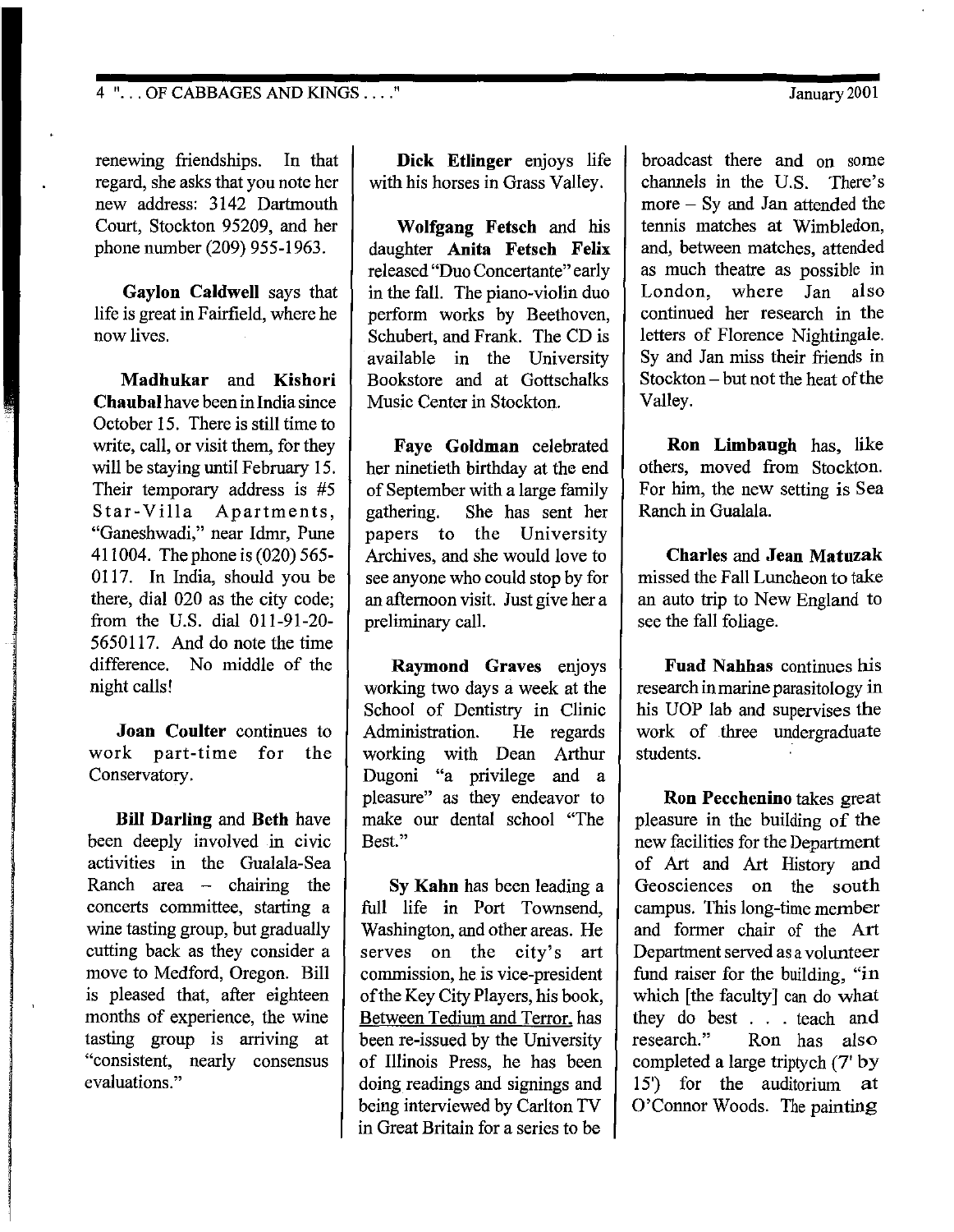5 " ... OF CABBAGES AND KINGS .... "

depicts the tranquil landscape around that retirement center.

**Ted Pohlman and Darnelle**  have probably won the prize for miles traveled by emeriti. They worked their way on a fourmonth world cruise from November 1999 to March 2000. Ted was officially clergyman and dance teacher. He also played piano daily, gave nineteen lectures and two evening comedy shows, played accordion and trombone, taught "How to Play Piano by Ear," and served as a dance host. Other cruise work in 2000 took him to England on the Queen Elizabeth II and back on the Concorde, to Alaska, Bermuda, the Hawaiian islands and the Christmas Island group. In September, Ted submitted a book, "Morals Maim a Planet," for publication.

**Les Robinson** has also been on the move. He just missed the Fall Luncheon because of going on a Norwegian Fjord Cruise.

**Clark Shimeall** and **Eleanor**  continue to be busy on community projects in Borrego Springs. Clark is working on the Technical Committee of the Borrego Water District putting together basic data for the formation of a groundwater management plan. Eleanor is a new director on the Borrego Water District board. "We still enjoy seeing the sun come up each day," says Clark, "even

when the daily highs are over  $100."$ 

**John Smith and Patricia**  made a fall trip to Florence and to Providence, Rhode Island. In Florence, they enjoyed spending a great deal of time with Elisabetta Renzoni, the first participant in UOP's joint program, started in 1992, with the University of Florence.

**Elizabeth Spelts** is very busy teaching private voice lessons. She enjoys the company of her<br>two faithful, wonderful two faithful, dachshunds, as well as frequent communication from loyal former students.

**Tom Stubbs** has become the "Golden Go-Fer" at his son-inlaw's printing business in Lodi. Tom does it all, from running the forklift to baling the wastepaper, to going to the bank and post office. All that coaching and administrative work pays offi Tom did manage to get time away from work to join his wife and the Suttons for a fall foliage tour.

**Connor Sutton and Ria**  joined Tom and **Margie Stubbs**  for the New England tour. They also visited **Bob and Maria Dash**  in Maine and historical sites in the Shenandoah Valley. Back at their place in Oregon, they have been tearing down an old barn, putting up a new pole building, and re-routing a stream from a

spring. The backhoe has been useful.

**Pat and Mike Wagner** report briefly and cryptically that Mike's last fortune cookie was blank.

**Earl Washburn** has had health problems that keep him from driving, but he can walk pretty well on his prosthesis. His wife **JaNette** also has a major health issue; still, she can walk the dog and do other household chores. Earl is glad to see several of his art department colleagues becoming members of the Society. Earl and JaNette now live at Golden Center in Placerville.

#### **In Memoriam**

 $\mathbf{W}$ <sup>e</sup> note with sorrow the deaths of these members of the University of the Pacific community.

**Bill Bacon,** a member of the Emeriti Society and retired professor in the School of Education died on December 8. Bill had moved to Scottsdale, Arizona in 1999.

**Linda Williams,** Associate Professor in the Department of Communications, died on December 4. Linda had taught at the University since 1985.